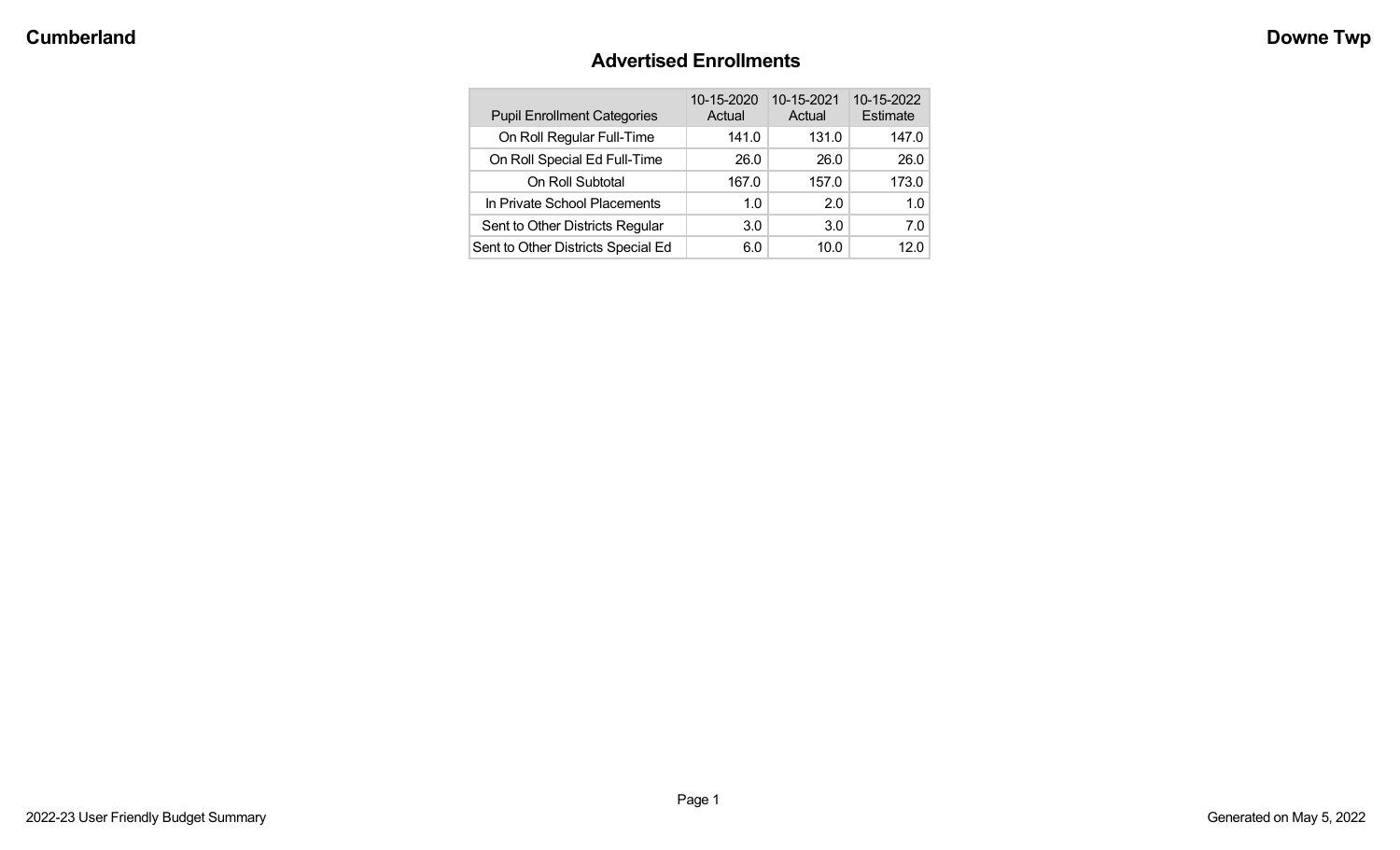### **Advertised Revenues**

| <b>Budget Category</b>                            | Description                                                | Account      | 2020-21<br>Actual | 2021-22<br>Revised  | 2022-23<br>Proposed |
|---------------------------------------------------|------------------------------------------------------------|--------------|-------------------|---------------------|---------------------|
|                                                   | Local Tax Levy                                             | 10-1210      | 1,520,928         | 1,520,928           | 1,626,189           |
|                                                   | <b>Total Tuition</b>                                       | 10-1300      | $\Omega$          | 10,000              | 0                   |
|                                                   | Transportation Fees from Other Local Education Authorities | 10-1420-1440 | 23,301            | 10,000              | 30,000              |
| <b>General Fund Revenues from Local Sources</b>   | <b>Unrestricted Miscellaneous Revenues</b>                 | 10-1XXX      | 27,473            | 2,000               | 2,000               |
|                                                   | Interest Earned On Current Expense Emergency Reserve       | 10-1XXX      | 25                | 25                  | 25                  |
|                                                   | Interest Earned on Maintenance Reserve                     | 10-1XXX      | 25                | 25                  | 25                  |
|                                                   | Interest Earned on Capital Reserve Funds                   | 10-1XXX      | 30                | 30                  | 50                  |
|                                                   | <b>Total Revenues from Local Sources</b>                   |              | 1,571,782         | 1,543,008           | 1,658,289           |
|                                                   | School Choice Aid                                          | 10-3116      | 198,025           | 199,584             | 198,984             |
|                                                   | Categorical Transportation Aid                             | 10-3121      | 117,588           | 117,588             | 117,588             |
|                                                   | <b>Extraordinary Aid</b>                                   | 10-3131      | 26,160            | $\Omega$            | $\Omega$            |
| <b>General Fund Revenues from State Sources</b>   | <b>Categorical Special Education Aid</b>                   | 10-3132      | 109,379           | 109,379             | 109,379             |
|                                                   | <b>Equalization Aid</b>                                    | 10-3176      | 1,121,852         | 1,066,153           | 982,277             |
|                                                   | <b>Categorical Security Aid</b>                            | 10-3177      | 40,699            | 40,699              | 40,699              |
|                                                   | <b>Other State Aids</b>                                    | 10-3XXX      | 870               | $\Omega$            | 0                   |
|                                                   | <b>Total Revenues from State Sources</b>                   |              | 1,614,573         | 1,533,403           | 1,448,927           |
| <b>General Fund Revenues from Federal Sources</b> | FFCRA/SEMI and ARRA/SEMI Revenue                           | 10-4210      | 7,710             | 0                   | 0                   |
|                                                   | <b>Total Revenues from Federal Sources</b>                 |              | 7,710             | $\Omega$            | 0                   |
|                                                   | <b>Budgeted Fund Balance-Operating Budget</b>              | 10-303       | $\Omega$          | 357,467             | 282,316             |
| <b>General Fund Revenues from Other Sources</b>   | Withdrawal from Maintenance Reserve                        | 10-310       | 0                 | 150,000             | $\mathbf{0}$        |
|                                                   | <b>Adjustment for Prior Year Encumbrances</b>              |              | $\Omega$          | 38,646              | 0                   |
|                                                   | Actual Revenues (Over)/Under Expenditures                  |              | $-64,087$         | $\Omega$            | 0                   |
| <b>General Fund Revenues</b>                      | <b>Total Operating Budget</b>                              |              |                   | 3,129,978 3,622,524 | 3,389,532           |
|                                                   | <b>Student Activity Fund Revenue</b>                       | 20-1760      | 7,360             | 0                   | 16,591              |
| Special Revenue Fund Revenues from Local Sources  | <b>Other Revenue from Local Sources</b>                    | 20-1XXX      | 2,000             | 0                   | $\Omega$            |
|                                                   | <b>Total Revenues from Local Sources</b>                   | 20-1XXX      | 9,360             | $\mathbf 0$         | 16,591              |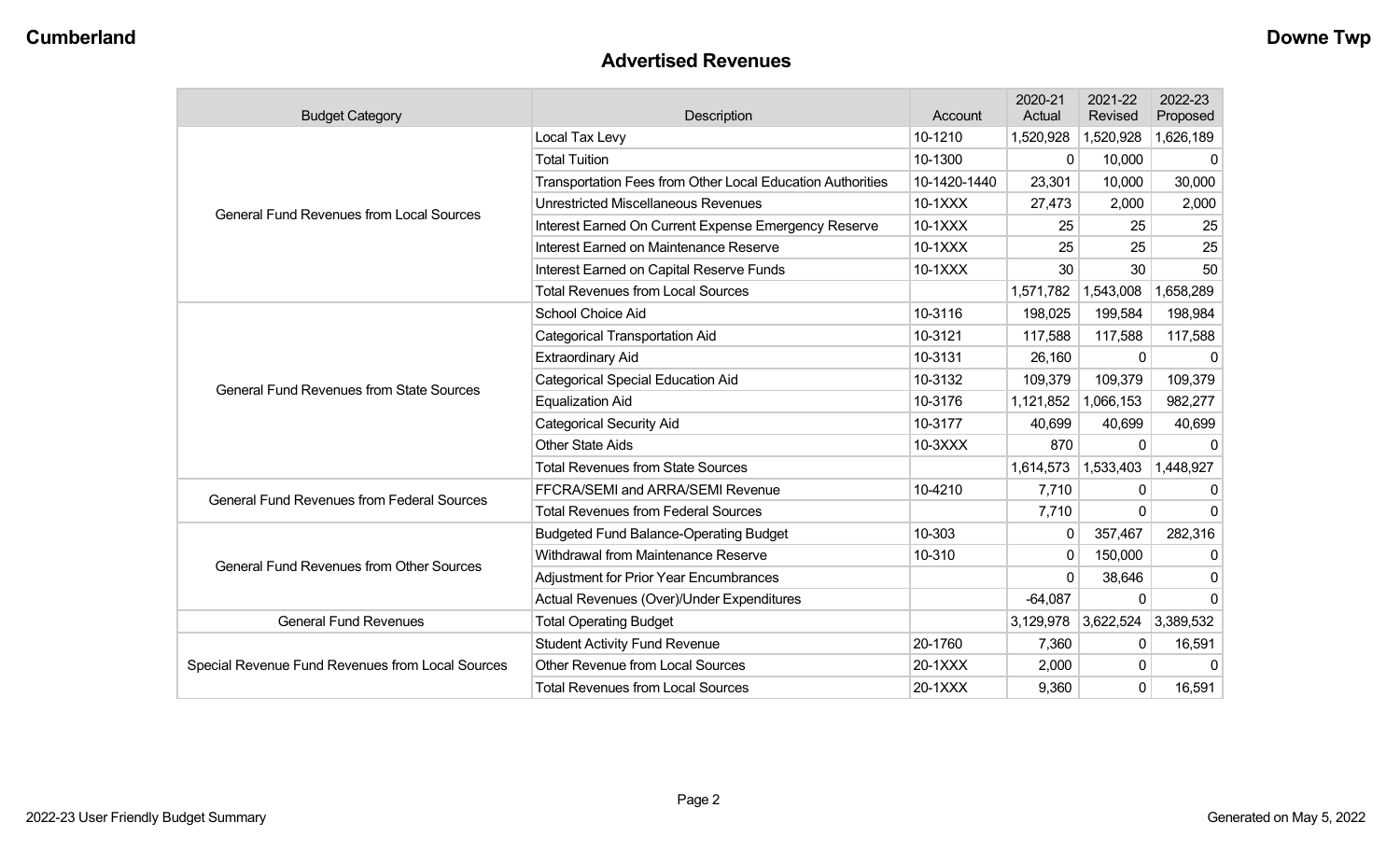### **Advertised Revenues**

| <b>Budget Category</b>                             | Description                                   | Account      | 2020-21<br>Actual | 2021-22<br>Revised  | 2022-23<br>Proposed |
|----------------------------------------------------|-----------------------------------------------|--------------|-------------------|---------------------|---------------------|
|                                                    | Preschool Education Aid-Prior Year Carryover  | 20-3218      | 0                 | 132,736             | 27,229              |
| Special Revenue Fund Revenues from State Sources   | Preschool Education Aid                       | 20-3218      | 529,114           | 406,620             | 437,399             |
|                                                    | <b>Total Revenues from State Sources</b>      |              | 529,114           | 539,356             | 464,628             |
|                                                    | Title I                                       | 20-4411-4416 | 67,493            | 57,240              | 48,654              |
|                                                    | Title II                                      | 20-4451-4455 | 1,123             | 5,816               | 4,944               |
|                                                    | Title IV                                      | 20-4471-4474 | 10,000            | 10,000              | 8,500               |
|                                                    | IDEA Part B (Handicapped)                     | 20-4420-4429 | 61,385            | 58,346              | 49,594              |
| Special Revenue Fund Revenues from Federal Sources | <b>CARES Act Education Stabilization Fund</b> | 20-4530      | 8,232             | 0                   | 0                   |
|                                                    | <b>CARES-Digital Divide Grant</b>             | 20-4531      | 11,508            | 0                   | 0                   |
|                                                    | Coronavirus Relief Fund (CRF)                 | 20-4532      | 12,810            | 0                   | 0                   |
|                                                    | Other                                         | 20-4XXX      | 15,170            | 850                 | 723                 |
|                                                    | <b>Total Revenues from Federal Sources</b>    |              | 187,721           | 132,252             | 112,415             |
| Special Revenue Fund Revenues                      | <b>Total Grants and Entitlements</b>          |              | 722,935           | 671,608             | 592,647             |
| All Fund Revenues                                  | <b>Total Revenues/Sources</b>                 |              | 3,852,913         | 4,294,132           | 3,982,179           |
| Revenues Net of Transfers                          | Total Revenues/Sources Net of Transfers       |              | 3,852,913         | 4,294,132 3,982,179 |                     |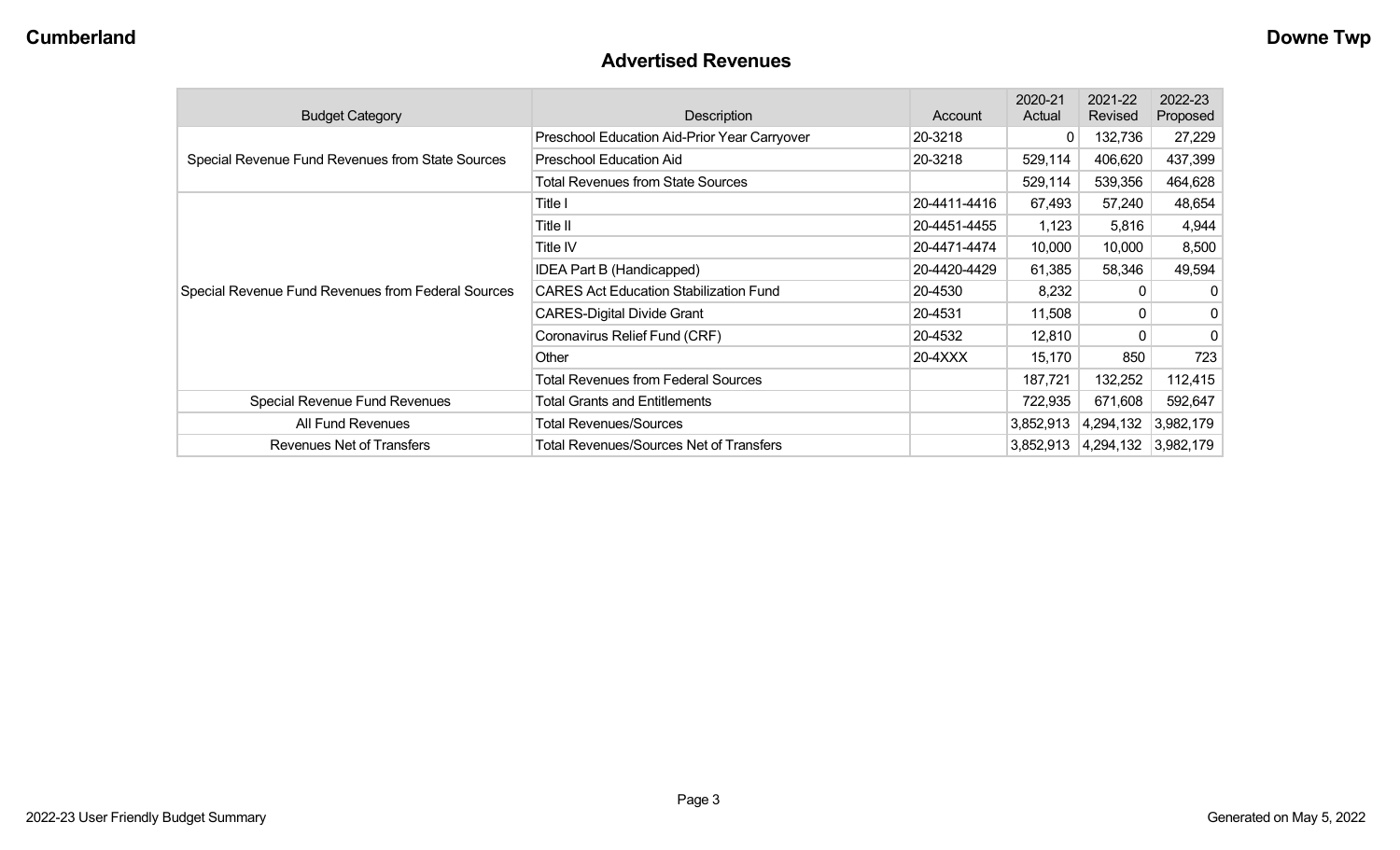# **Advertised Appropriations**

| <b>Budget Category</b>                               | Description                                                                        | Account        | 2020-21<br>Actual | 2021-22<br>Revised            | 2022-23<br>Proposed |
|------------------------------------------------------|------------------------------------------------------------------------------------|----------------|-------------------|-------------------------------|---------------------|
|                                                      | <b>Regular Programs-Instruction</b>                                                | 11-1XX-100-XXX | 794,549           | 778,847                       | 713,614             |
|                                                      | <b>Special Education-Instruction</b>                                               | 11-2XX-100-XXX | 190,854           | 180,763                       | 215,206             |
| General Fund Current Expenses for Instruction        | <b>Basic Skills/Remedial-Instruction</b>                                           | 11-230-100-XXX | 111,794           | 35,362                        | 20,122              |
|                                                      | School-Sponsored Cocurricular or Extracurricular Activities-Instruction            | 11-401-100-XXX | 2,205             | 1,070                         | 2,500               |
|                                                      | Undistributed Expenditures-Instruction (Tuition)                                   | 11-000-100-XXX | 417,714           | 501,821                       | 561,998             |
|                                                      | Undistributed Expenditures-Attendance and Social Work                              | 11-000-211-XXX | 13,867            | 13,448                        | 14,096              |
|                                                      | Undistributed Expenditures-Health Services                                         | 11-000-213-XXX | 52,737            | 57,264                        | 60,237              |
|                                                      | Undistributed Expenditures-Speech, OT, PT and Related Services                     | 11-000-216-XXX | 8,706             | 20,200                        | 12,100              |
|                                                      | Undistributed Expenditures-Other Support Services, Students-Extraordinary Services | 11-000-217-XXX | 86,368            | 184,699                       | 163,990             |
|                                                      | Undistributed Expenditures-Child Study Teams                                       | 11-000-219-XXX | 43,793            | 41,245                        | 58,536              |
|                                                      | Undistributed Expenditures-Improvement of Instruction Services                     | 11-000-221-XXX | 58,486            | 59,288                        | 27,574              |
|                                                      | Undistributed Expenditures-Instructional Staff Training Services                   | 11-000-223-XXX | 15,704            | 16,453                        | $\mathbf 0$         |
| General Fund Current Expenses for Support Services   | Undistributed Expenditures-Support Services-General Administration                 | 11-000-230-XXX | 111,356           | 100,570                       | 107,393             |
|                                                      | Undistributed Expenditures-Support Services-School Administration                  | 11-000-240-XXX | 56,685            | 69,247                        | 68,914              |
|                                                      | Undistributed Expenditures-Central Services                                        | 11-000-251-XXX | 87,463            | 90,055                        | 97,075              |
|                                                      | Undistributed Expenditures-Administrative InformationTechnology                    | 11-000-252-XXX | 8,000             | 8,000                         | 8,000               |
|                                                      | Undistributed Expenditures-Operation and Maintenance of Plant Services             | 11-000-26X-XXX | 238,892           | 444,525                       | 244,827             |
|                                                      | Undistributed Expenditures-Student Transportation Services                         | 11-000-270-XXX | 288,528           | 420,298                       | 425,662             |
|                                                      | Personal Services-Employee Benefits                                                | 11-XXX-XXX-2XX | 502,725           | 501,010                       | 579,884             |
|                                                      | Undistributed Expenditures-Food Services                                           | 11-000-310-930 | 20,000            | 20,000                        | 5,000               |
|                                                      | <b>Total Undistributed Expenditures</b>                                            |                |                   | 2,011,024 2,548,123 2,435,286 |                     |
| General Fund Current Expenses for Increased Reserves | Interest Earned on Maintenance Reserve                                             | 10-606         | $\mathbf 0$       | 25                            | 25                  |
|                                                      | Interest Earned on Current Expense Emergency Res                                   | 10-607         | $\Omega$          | 25                            | 25                  |
| <b>General Fund Current Expenses</b>                 | <b>Total General Current Expense</b>                                               |                |                   | 3,110,426 3,544,215 3,386,778 |                     |
|                                                      | Equipment                                                                          | 12-XXX-XXX-730 | 5,591             | 37,000                        | $\mathbf 0$         |
|                                                      | Facilities Acquisition and Construction Services                                   | 12-000-400-XXX | 2,704             | 41,279                        | 2,704               |
| <b>Capital Outlay</b>                                | Interest Deposit to Capital Reserve                                                | 10-604         | $\Omega$          | 30                            | 50                  |
|                                                      | <b>Total Capital Outlay</b>                                                        |                | 8,295             | 78,309                        | 2,754               |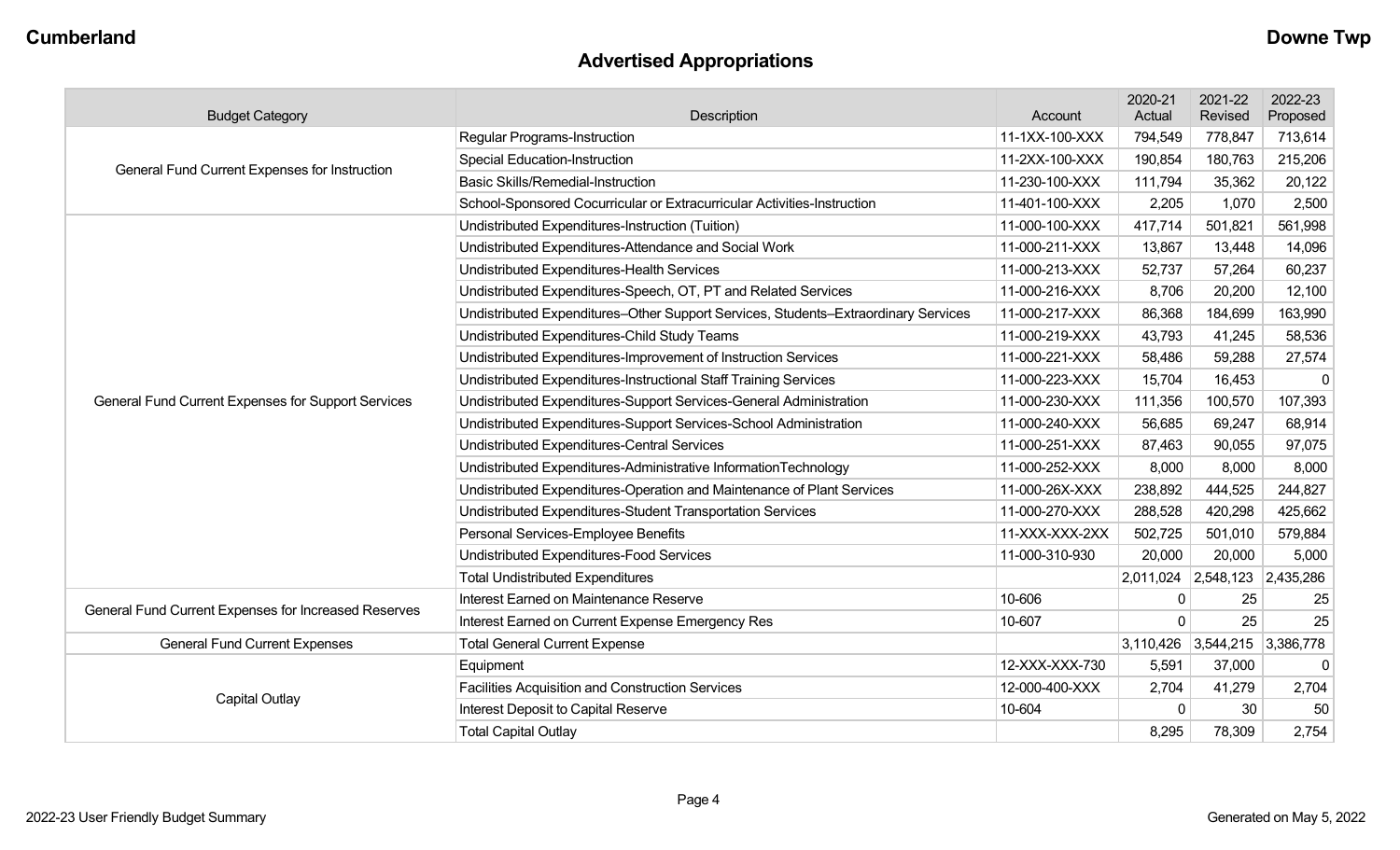# **Advertised Appropriations**

| <b>Budget Category</b>                                    | Description                                           | Account        | 2020-21<br>Actual | 2021-22<br>Revised  | 2022-23<br>Proposed |
|-----------------------------------------------------------|-------------------------------------------------------|----------------|-------------------|---------------------|---------------------|
| General Fund Expenses and Transfers                       | <b>Transfer of Funds to Charter Schools</b>           | 10-000-100-56X | 11,257            | $\mathbf{0}$        | $\mathbf 0$         |
|                                                           | <b>General Fund Grand Total</b>                       |                | 3,129,978         | 3,622,524           | 3,389,532           |
| Special Revenue Fund Expenses for Grants and Entitlements | Local Projects                                        | 20-XXX-XXX-XXX | 2,000             | $\mathbf 0$         | $\mathbf{0}$        |
|                                                           | <b>Preschool Education Aid Instruction</b>            | 20-218-100-XXX | 155,265           | 201,212             | 180,017             |
| Special Revenue Fund Expenses for Preschool Education Aid | <b>Support Services</b>                               | 20-218-200-XXX | 350,780           | 338,144             | 284,611             |
|                                                           | <b>Facility Acquisition and Construction Services</b> | 20-218-400-XXX | 23,069            | $\mathbf{0}$        | $\mathbf{0}$        |
|                                                           | <b>Total Preschool Education Aid</b>                  | 20-218-XXX-XXX | 529,114           | 539,356             | 464,628             |
| Special Revenue Fund Expenses for State Projects          | <b>Total State Projects</b>                           | 20-XXX-XXX-XXX | 529,114           | 539,356             | 464,628             |
|                                                           | Title I                                               | 20-XXX-XXX-XXX | 67,493            | 57,240              | 48,654              |
|                                                           | Title II                                              | 20-XXX-XXX-XXX | 1,123             | 5,816               | 4,944               |
|                                                           | Title IV                                              | 20-XXX-XXX-XXX | 10,000            | 10,000              | 8,500               |
|                                                           | IDEA Part B (Handicapped)                             | 20-XXX-XXX-XXX | 61,385            | 58,346              | 49,594              |
| Special Revenue Fund Expenses for Federal Projects        | <b>CARES Act Education Stabilization Fund</b>         | 20-477-XXX-XXX | 8,232             | 0                   | $\mathbf{0}$        |
|                                                           | Other                                                 | 20-XXX-XXX-XXX | 15,170            | 850                 | 723                 |
|                                                           | Bridging the Digital Divide Program                   | 20-478-XXX-XXX | 11,508            | $\overline{0}$      | $\mathbf 0$         |
|                                                           | Coronavirus Relief Fund (CRF) Grant Program           | 20-479-XXX-XXX | 12,810            | $\overline{0}$      | $\mathbf 0$         |
|                                                           | <b>Total Federal Projects</b>                         | 20-XXX-XXX-XXX | 187,721           | 132,252             | 112,415             |
| Special Revenue Fund Expenses                             | <b>Total Special Revenue Funds</b>                    |                | 722,935           | 671,608             | 592,647             |
| All Fund Expenses                                         | <b>Total Expenditures/Appropriations</b>              |                | 3,852,913         | 4,294,132           | 3,982,179           |
| <b>Expenses Net of Transfers</b>                          | <b>Total Expenditures Net of Transfers</b>            |                | 3,852,913         | 4,294,132 3,982,179 |                     |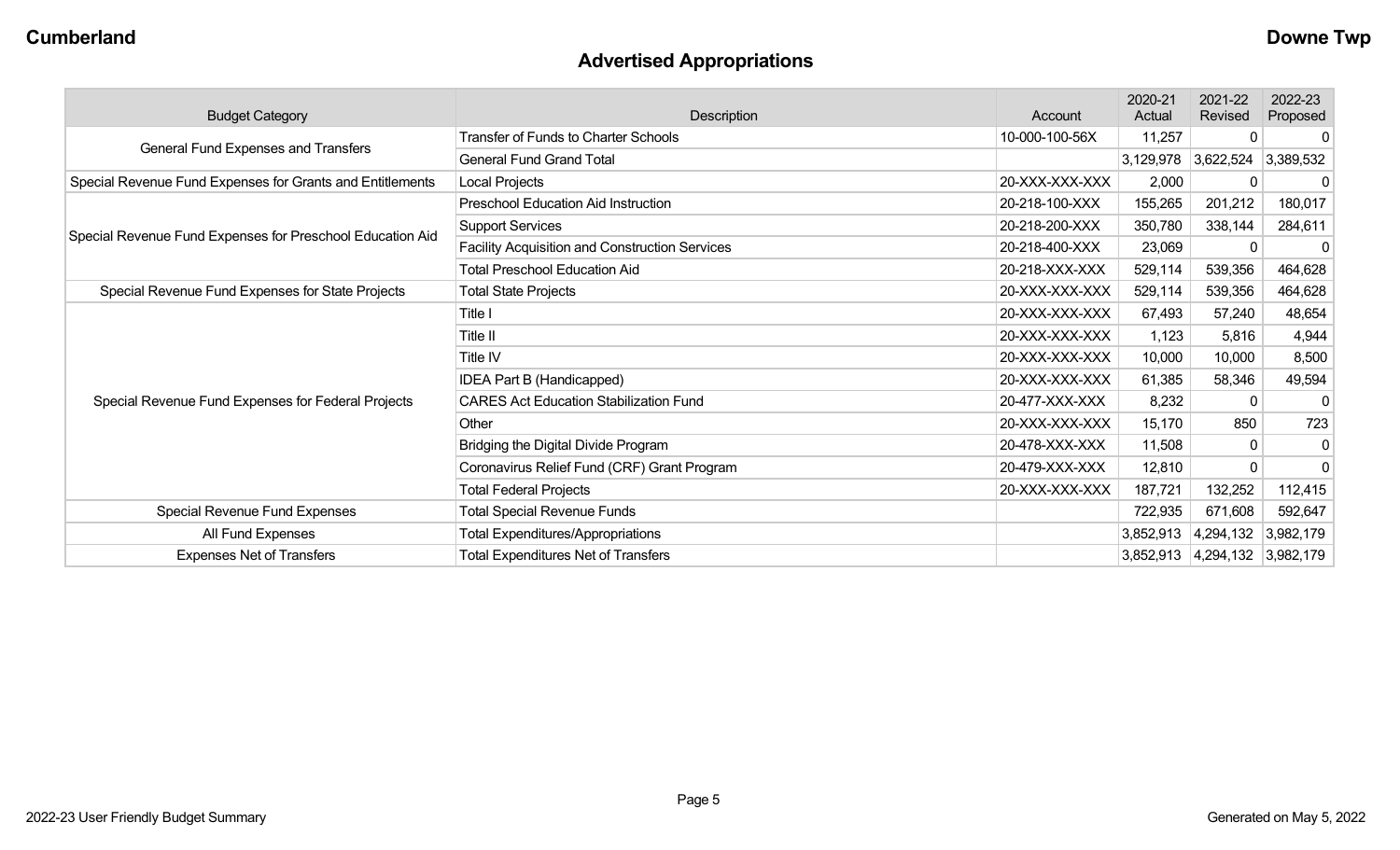# **Advertised Recapitulation of Balances**

| <b>Fund Balance Category</b>                   | <b>Budget Category</b>                                           | Audited<br><b>Balance</b><br>06/30/2020 | Audited<br><b>Balance</b><br>06/30/2021 | Estimated<br><b>Balance</b><br>06/30/2022 | Estimated<br><b>Balance</b><br>06/30/2023 |
|------------------------------------------------|------------------------------------------------------------------|-----------------------------------------|-----------------------------------------|-------------------------------------------|-------------------------------------------|
| Unrestricted                                   | <b>General Operating Budget</b>                                  | 250,580                                 | 277,030                                 | 277,030                                   | 250,000                                   |
|                                                | Repayment of Debt                                                | 0                                       |                                         |                                           |                                           |
|                                                | Capital Reserve                                                  | 300,000                                 | 350,030                                 | 350,060                                   | 350,110                                   |
|                                                | <b>Adult Education Programs</b>                                  | 0                                       |                                         |                                           | 0                                         |
|                                                | Maintenance Reserve                                              | 174,302                                 | 174,327                                 | 24,352                                    | 24,377                                    |
|                                                | Legal Reserve                                                    | 607,383                                 | 612,753                                 | 255,286                                   |                                           |
| <b>Restricted for General Operating Budget</b> | Unemployment Fund                                                | 24,623                                  | 25,115                                  | 25,115                                    | 25,135                                    |
|                                                | Tuition Reserve                                                  | 0                                       |                                         |                                           | 0                                         |
|                                                | <b>Current Expense Emergency Reserve</b>                         | 33,457                                  | 33,482                                  | 33,507                                    | 33,532                                    |
|                                                | Impact Aid Reserve for General Expenses (Sections 8002 and 8003) | 0                                       |                                         |                                           | O                                         |
|                                                | Impact Aid Reserve for Capital Expenses (Sections 8007 and 8008) | 0                                       |                                         |                                           | 0                                         |
|                                                | <b>Student Activity Fund</b>                                     | 20,119                                  | 23,379                                  | 23,379                                    | 24,366                                    |
| Restricted for Special Revenue Fund            | Scholarship Fund                                                 | 0                                       |                                         |                                           |                                           |
| Restricted for Repayment of Debt               | Restricted for Repayment of Debt                                 | 0                                       |                                         | 0                                         | 0                                         |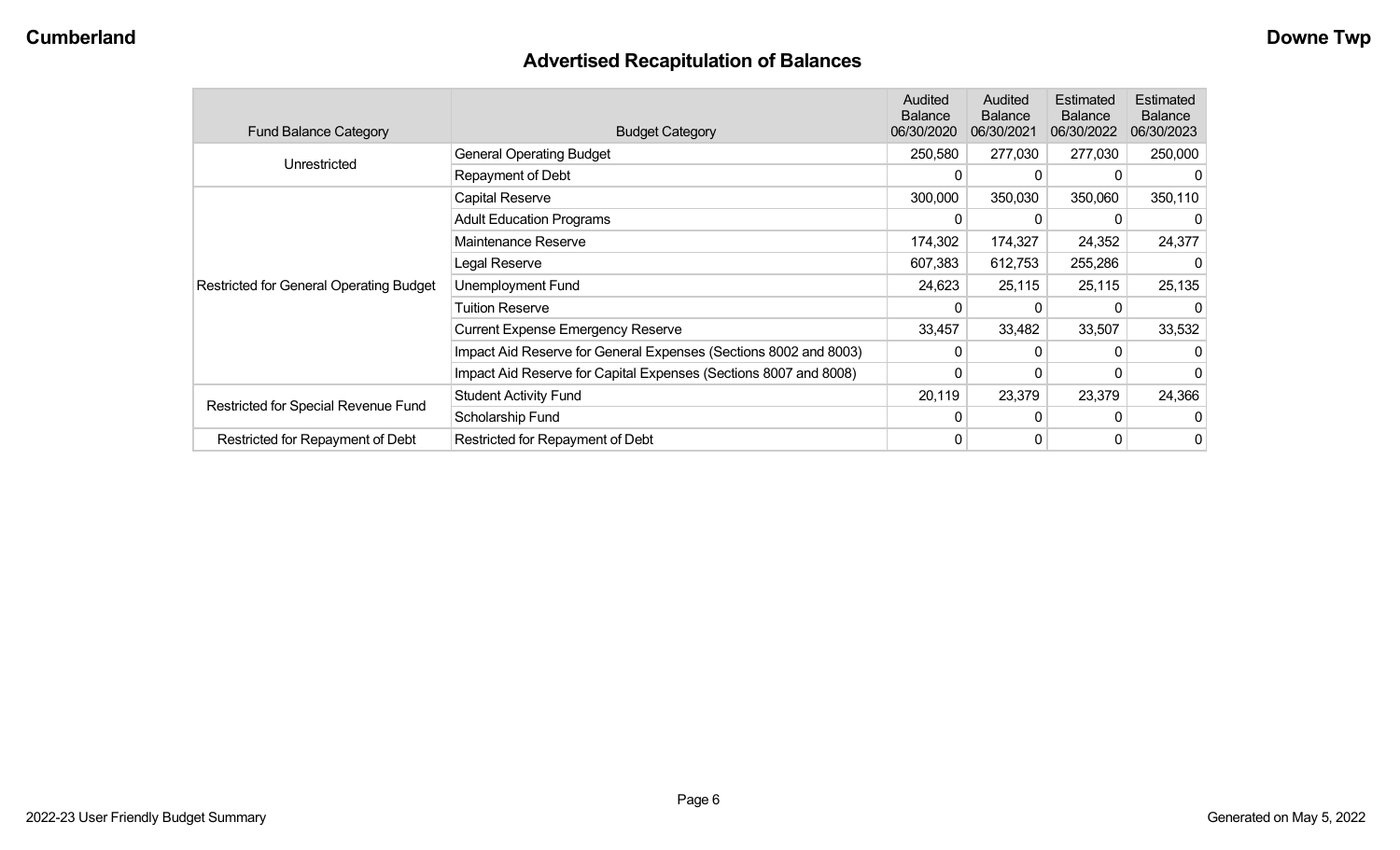#### **Advertised Per Pupil Cost Calculations**

| Per Pupil Cost Calculations                       | 2019-20<br><b>Actual Costs</b> | 2020-21<br><b>Actual Costs</b> | 2021-22<br><b>Original Budget</b> | 2021-22<br><b>Revised Budget</b> | 2022-23<br><b>Proposed Budget</b> |
|---------------------------------------------------|--------------------------------|--------------------------------|-----------------------------------|----------------------------------|-----------------------------------|
| <b>Total Budgetary Comparative Per Pupil Cost</b> | \$16,621                       | \$17,826                       | \$17,791                          | \$20,136                         | \$16,553                          |
| <b>Total Classroom Instruction</b>                | \$8,431                        | \$10,457                       | \$10,092                          | \$10,373                         | \$9,096                           |
| <b>Classroom-Salaries and Benefits</b>            | \$8,176                        | \$9,862                        | \$9,270                           | \$9,953                          | \$8,775                           |
| Classroom-General Supplies and Textbooks          | \$140                          | \$400                          | \$493                             | \$196                            | \$202                             |
| <b>Classroom-Purchased Services</b>               | \$115                          | \$194                          | \$330                             | \$224                            | \$118                             |
| <b>Total Support Services</b>                     | \$4,537                        | \$3,588                        | \$3,508                           | \$4,412                          | \$3,773                           |
| Support Services-Salaries and Benefits            | \$4,101                        | \$3,221                        | \$2,851                           | \$2,984                          | \$2,805                           |
| <b>Total Administrative Costs</b>                 | \$1,695                        | \$1,835                        | \$1,870                           | \$1,957                          | \$1,877                           |
| <b>Administration Salaries and Benefits</b>       | \$794                          | \$783                          | \$710                             | \$906                            | \$856                             |
| Total Operations and Maintenance of Plant         | \$1,645                        | \$1,655                        | \$2,014                           | \$3,016                          | \$1,529                           |
| Operations and Maintenance-Salaries and Benefits  | \$582                          | \$679                          | \$661                             | \$668                            | \$390                             |
| <b>Board Contribution to Food Services</b>        | \$164                          | \$123                          | \$115                             | \$127                            | \$29                              |
| <b>Total Extracurricular Costs</b>                | \$43                           | \$18                           | \$38                              | \$8                              | \$19                              |
| <b>Total Equipment Costs</b>                      | \$83                           | \$176                          | \$213                             | \$236                            | \$0                               |
| Legal Costs                                       | \$48                           | \$9                            | \$23                              | \$25                             | \$23                              |
| Employee Benefits as a percentage of salaries*    | 25.61%                         | 39.36%                         | 35.41%                            | 38.26%                           | 41.41%                            |

\*Does not include pension and social security paid by the State on-behalf of the district.

\*\*Federal and State funds in the blended resource school-based budgets.

The information presented in columns 1 through 3 as well as the related descriptions of the per pupil cost calculations are contained in the Taxpayers' Guide to Education Spending and can be found on the Department of Education's Internet website: http://www.state.nj.us/education/guide/. This publication is also available in the board office and public libraries. The same calculations were performed using the 2021-22 revised appropriations and the 2022-23 budgeted appropriations presented in this advertised budget. Total Budgetary Comparative Per Pupil Cost is defined as current expense exclusive of tuition expenditures, transportation, residential costs, and judgments against the school district. For all years it also includes the restricted entitlement aids. With the exception of Total Equipment Cost, each of the other per pupil cost calculations presented is a component of the total comparative per pupil cost, although all components are not shown.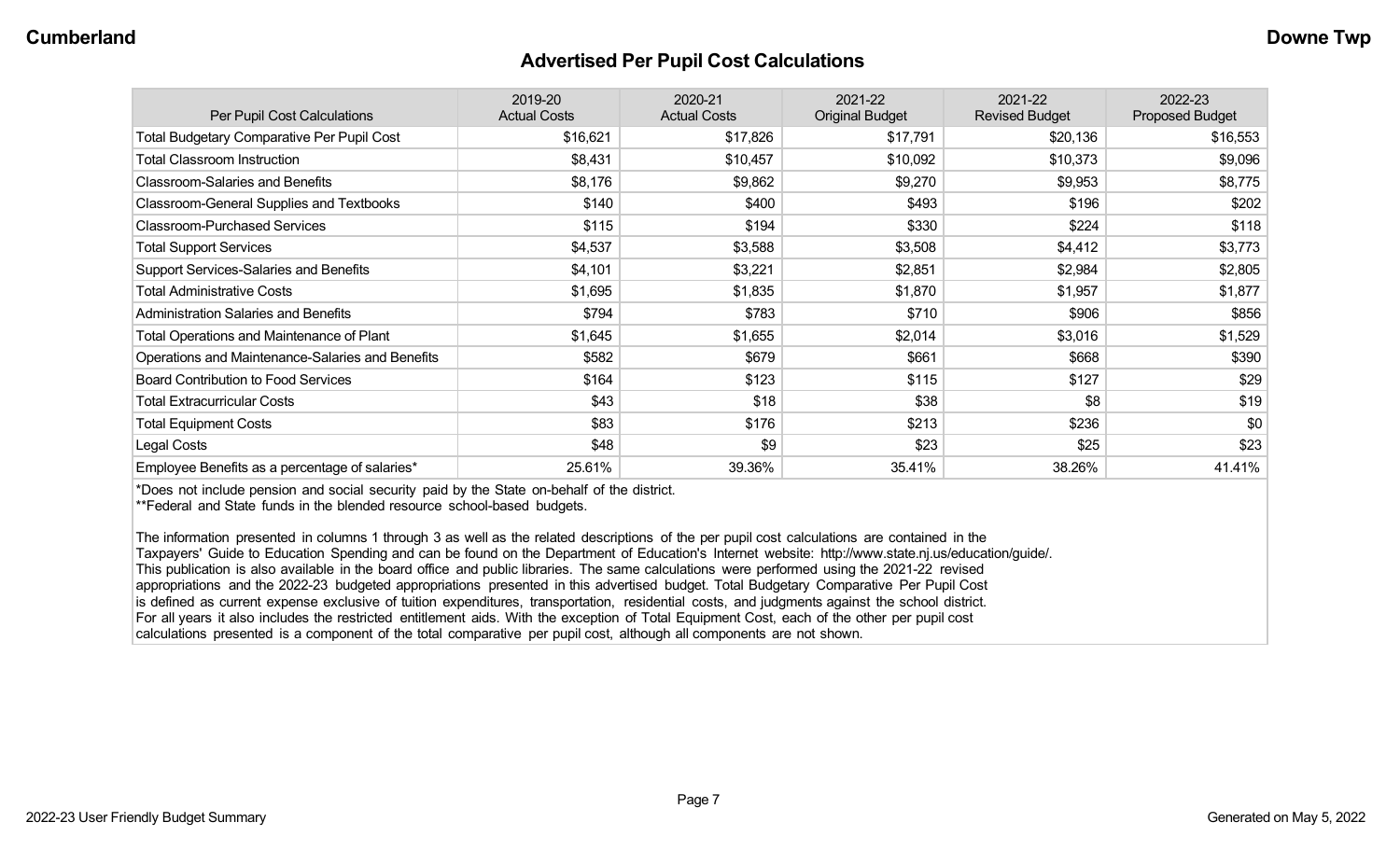| <b>Shared Service Category Type</b>            | <b>Shared Service Category Description</b>                                  | Amount<br>Saved<br>(Optional) |
|------------------------------------------------|-----------------------------------------------------------------------------|-------------------------------|
| <b>Business Services</b>                       | Business Admin, Payroll, Transportation Coordinator and Assistant to the BA | 0                             |
| <b>Custodial and Maintenance Services</b>      | custodial and maintenance supplies through Millville                        | 0                             |
| <b>Food Services</b>                           | Food Service through Lawrence Township Board of Education                   | 0                             |
| <b>Nursing Services</b>                        | Medical Supplies through Millville                                          | 0                             |
| Social Worker/Psychologist                     | CST services through Lawrence Township Board of Education                   | 0                             |
| <b>Technology Services</b>                     | Shared Technology services with Lawrence Township Board of Education        | 0                             |
|                                                | Maintenance through Pittsgrove Township Board of Education                  | 0                             |
| <b>Transportation Services, including Fuel</b> | Vineland Transportation Co-op                                               | 0                             |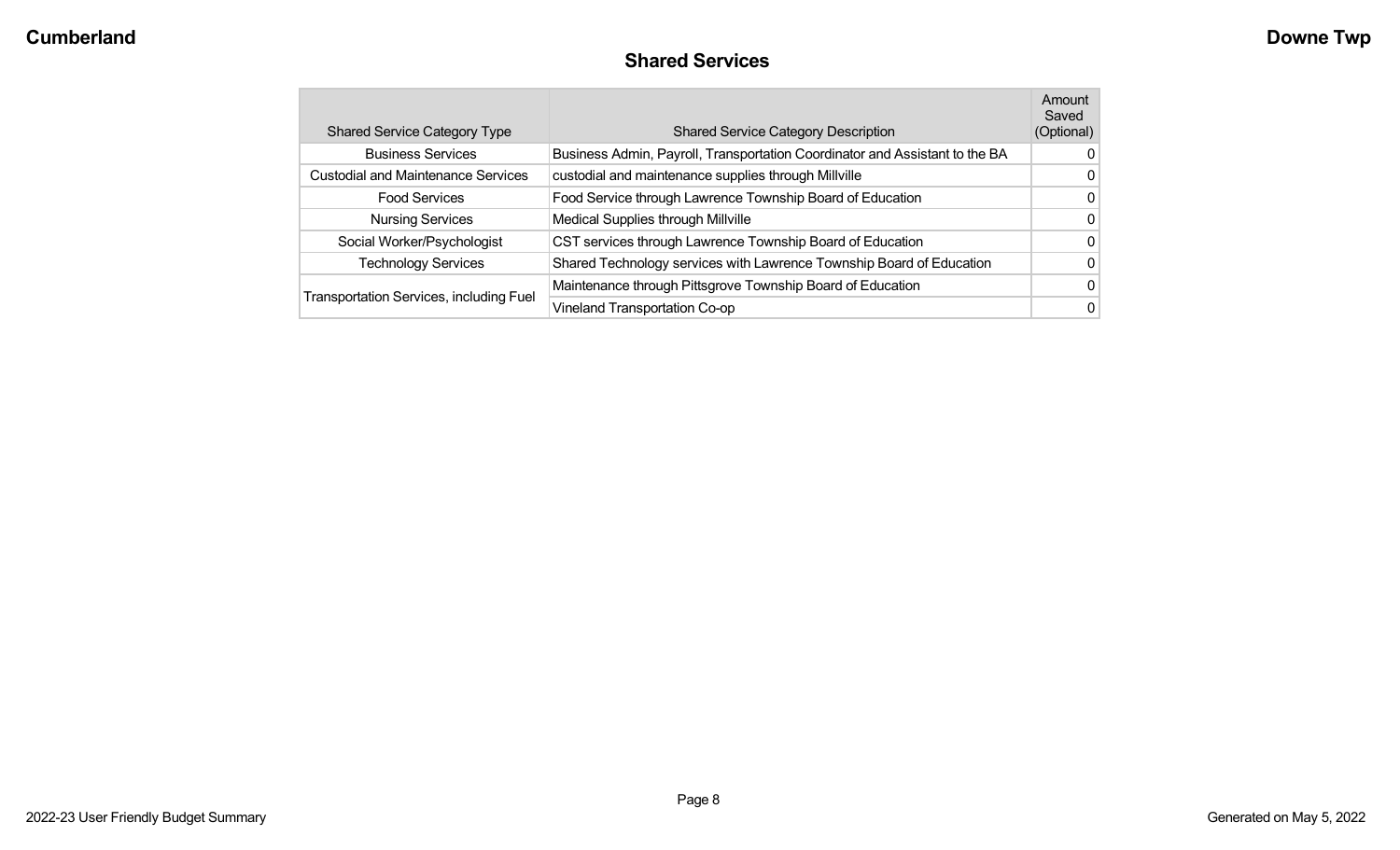### **Estimated Tax Rates**

| Municipality   | Category                                                                                                           | Amount      |
|----------------|--------------------------------------------------------------------------------------------------------------------|-------------|
| Downe Township | (A) General Fund School Levy                                                                                       | 1,626,189   |
|                | (D) Total School Levy                                                                                              | 1,626,189   |
|                | (B) Estimated Net Taxable Valuation (as of 10/01/21)                                                               | 161,779,900 |
|                | (H) Estimated Equalized Valuation (as of 10/01/21)                                                                 | 141,775,392 |
|                | (C) Estimated 2022-23 General Fund School Tax Rate, Without Repayment of Debt or Adjustments=100x(A)/(B)           | 1.0052      |
|                | (F) Estimated 2022-23 Total School Tax Rate, With Repayment of Debt and Adjustments=100x(D)/(B)                    | 1.0052      |
|                | (I) Estimated 2022-23 Equalized General Fund School Tax Rate, Without Repayment of Debt or Adjustments=100x(A)/(H) | 1.1470      |
|                | (L) Estimated 2022-23 Equalized Total School Tax Rate, With Repayment of Debt and Adjustments=100x(D)/(H)          | 1.1470      |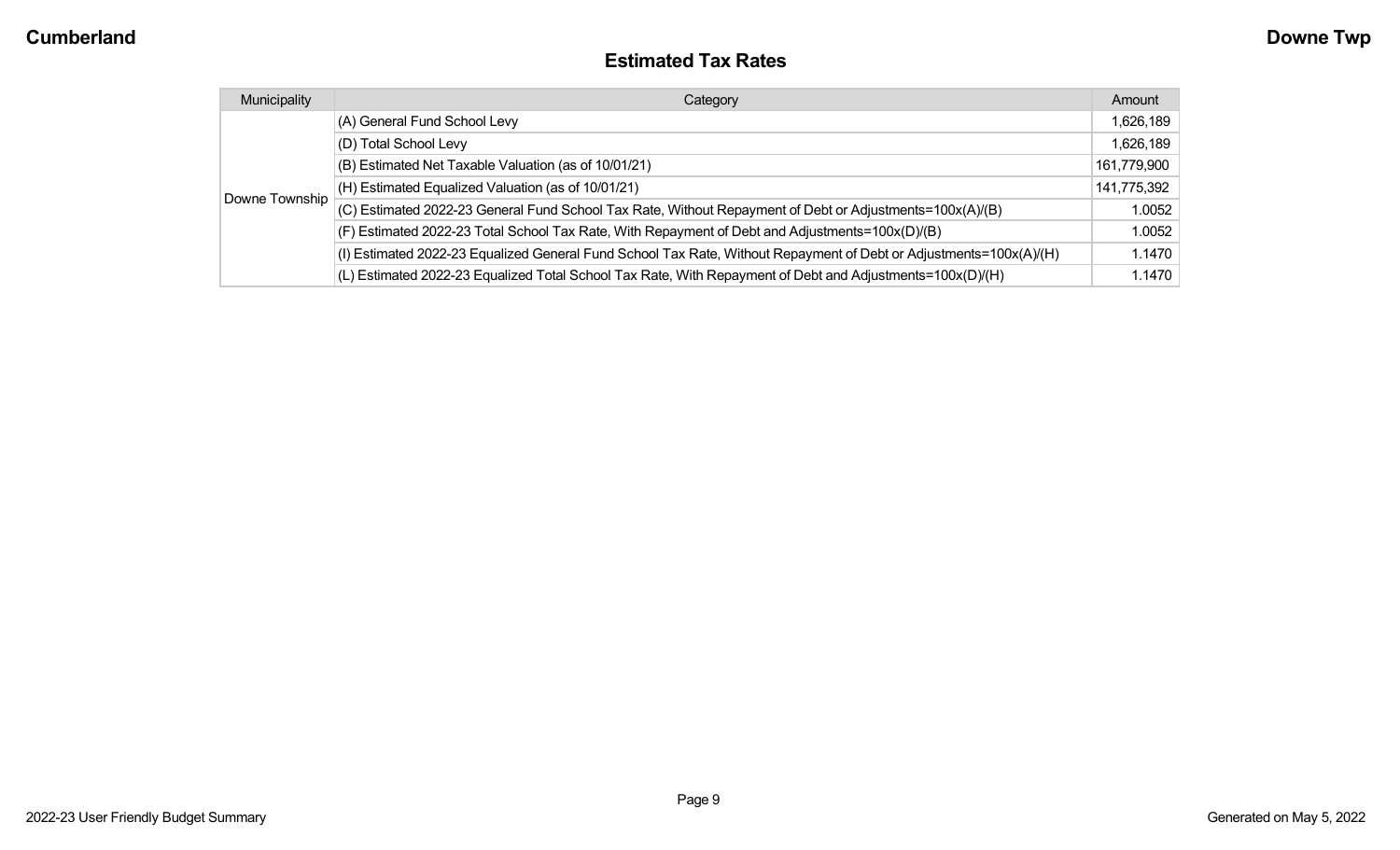| Name           | Category                                                                                  | Measure                                    |
|----------------|-------------------------------------------------------------------------------------------|--------------------------------------------|
|                | <b>Job Title</b>                                                                          | Other                                      |
|                | Job Title II                                                                              | Supervisor of Curriculum                   |
|                | <b>Base Annual Salary Amount</b>                                                          | \$79,999                                   |
|                | Full-Time Equivalent (FTE)                                                                | 1.0                                        |
|                | Shared with Another District?                                                             | N.                                         |
|                | <b>Shared County</b>                                                                      | None Reported                              |
|                | <b>Shared District</b>                                                                    | None Reported                              |
|                | <b>Job Title Other District</b>                                                           | None Reported                              |
|                | Member of Collective Bargaining Unit (CBU)?                                               | N                                          |
|                | <b>Beginning Date of Contract</b>                                                         | 09/01/21                                   |
|                | <b>End Date of Contract</b>                                                               | 06/30/22                                   |
|                | <b>Contracted Number of Annual Work Days</b>                                              | 220                                        |
|                | <b>Contracted Number of Annual Vacation Days</b>                                          | $\mathbf{0}$                               |
|                | <b>Contracted Number of Annual Sick Days</b>                                              | 12                                         |
| Rachel Howgate | <b>Contracted Number of Annual Personal Days</b>                                          | 5                                          |
|                | <b>Contracted Number of Annual Consulting Days</b>                                        | $\mathbf 0$                                |
|                | Number of Other Contracted Non-Working Days                                               | $\mathbf{0}$                               |
|                | Description of Other Contracted Non-Working Days                                          | None Reported                              |
|                | <b>Total Allowances Amount</b>                                                            | \$3,500                                    |
|                | <b>Total Bonuses Amount</b>                                                               | \$0                                        |
|                | <b>Total Stipends Amount</b>                                                              | \$0                                        |
|                | District Contributions Above Teacher Contract for Insurance (Health, Dental, Life, Other) | \$0                                        |
|                | District Contributions Above Teacher Contract for Retirement Plans                        | \$0                                        |
|                | <b>Total Contractual Post-Employment Benefit Amount</b>                                   | \$7,500                                    |
|                | Contractual Post-Employment Benefit Description of Payout of Sick days                    | Max per contract                           |
|                | Contractual Post-Employment Benefit Description of Payout of Vacation days                | No vacation per contract 10 month employee |
|                | Contractual Post-Employment Benefit Description of Payout of Personal days                | Convert to sick day per contract           |
|                | Contractual Post-Employment Benefit Description of Other Benefits 1                       | None Reported                              |
|                | Contractual Post-Employment Benefit Description of Other Benefits 2                       | None Reported                              |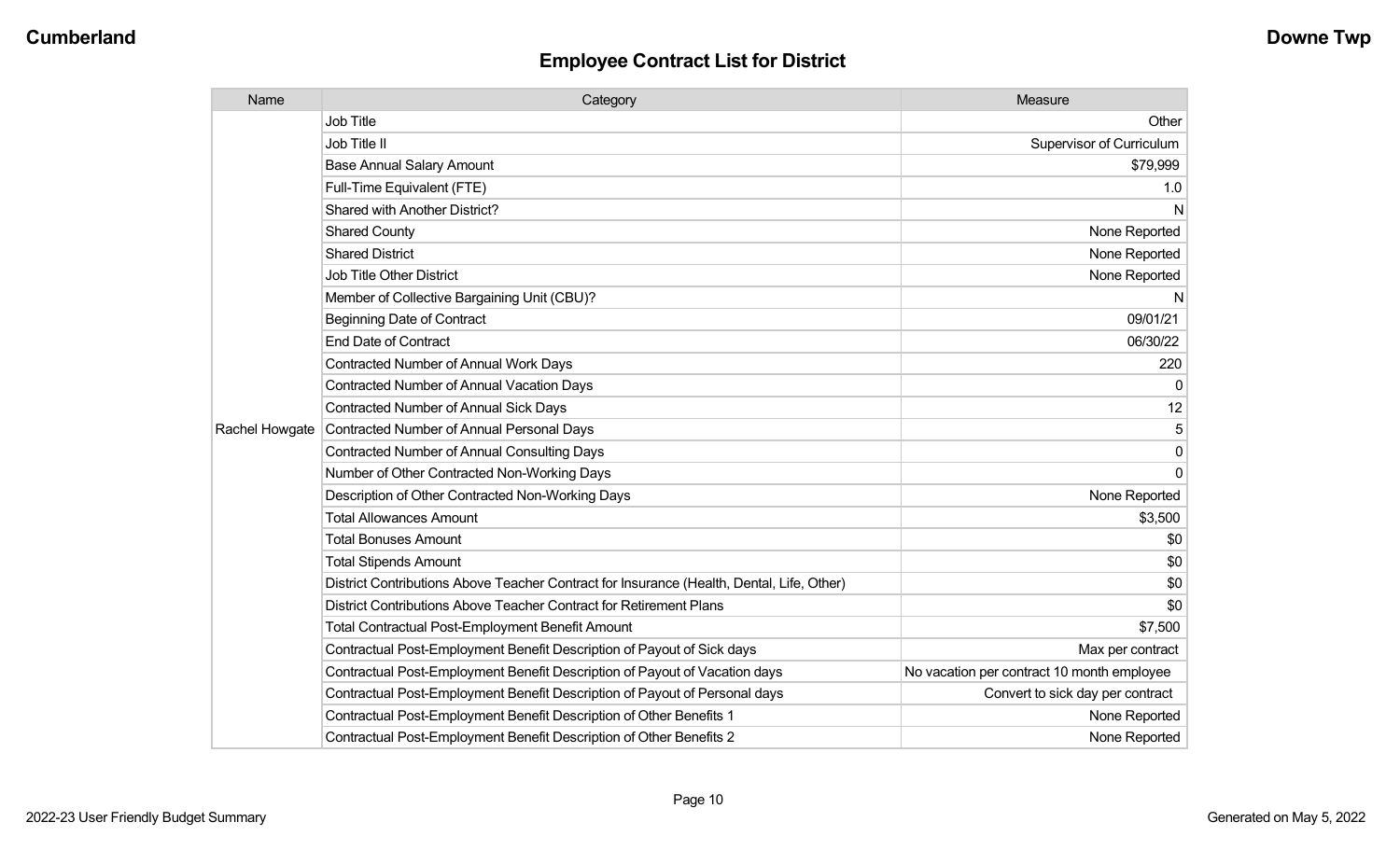| Name                  | Category                                                                                 | Measure                       |
|-----------------------|------------------------------------------------------------------------------------------|-------------------------------|
|                       | Contractual Post-Employment Benefit Description of Other Benefits 3                      | None Reported                 |
|                       | <b>Total Other/In-Kind Remuneration Amount</b>                                           | \$0                           |
|                       | Description of Other/In-Kind Remuneration Annual Option to Buyback Sick Time in Cash     | None Reported                 |
|                       | Description of Other/In-Kind Remuneration Annual Option to Buyback Vacation Time in Cash | None Reported                 |
|                       | Description of Other/In-Kind Remuneration Annual Option to Buyback Personal Time in Cash | None Reported                 |
| Rachel Howgate        | Description of Other/In-Kind Remuneration Annual Option to Other Remuneration 1          | None Reported                 |
|                       | Description of Other/In-Kind Remuneration Annual Option to Other Remuneration 2          | None Reported                 |
|                       | Description of Other/In-Kind Remuneration Annual Option to Other Remuneration 3          | None Reported                 |
|                       | <b>Additional Comment 1</b>                                                              | None Reported                 |
|                       | <b>Additional Comment 2</b>                                                              | None Reported                 |
|                       | <b>Additional Comment 3</b>                                                              | None Reported                 |
|                       | Job Title                                                                                | <b>Business Administrator</b> |
|                       | Job Title II                                                                             | None Reported                 |
|                       | <b>Base Annual Salary Amount</b>                                                         | \$0                           |
|                       | Full-Time Equivalent (FTE)                                                               | 0.1                           |
|                       | Shared with Another District?                                                            |                               |
|                       | <b>Shared County</b>                                                                     | 11                            |
|                       | <b>Shared District</b>                                                                   | 2570                          |
|                       | Job Title Other District                                                                 | <b>Business Administrator</b> |
|                       | Member of Collective Bargaining Unit (CBU)?                                              | N                             |
| <b>Shared Service</b> | <b>Beginning Date of Contract</b>                                                        | 07/01/21                      |
|                       | <b>End Date of Contract</b>                                                              | 06/30/22                      |
|                       | Contracted Number of Annual Work Days                                                    | 260                           |
|                       | <b>Contracted Number of Annual Vacation Days</b>                                         | $\Omega$                      |
|                       | Contracted Number of Annual Sick Days                                                    | 0                             |
|                       | Contracted Number of Annual Personal Days                                                | 0                             |
|                       | <b>Contracted Number of Annual Consulting Days</b>                                       | 0                             |
|                       | Number of Other Contracted Non-Working Days                                              | $\Omega$                      |
|                       | Description of Other Contracted Non-Working Days                                         | None Reported                 |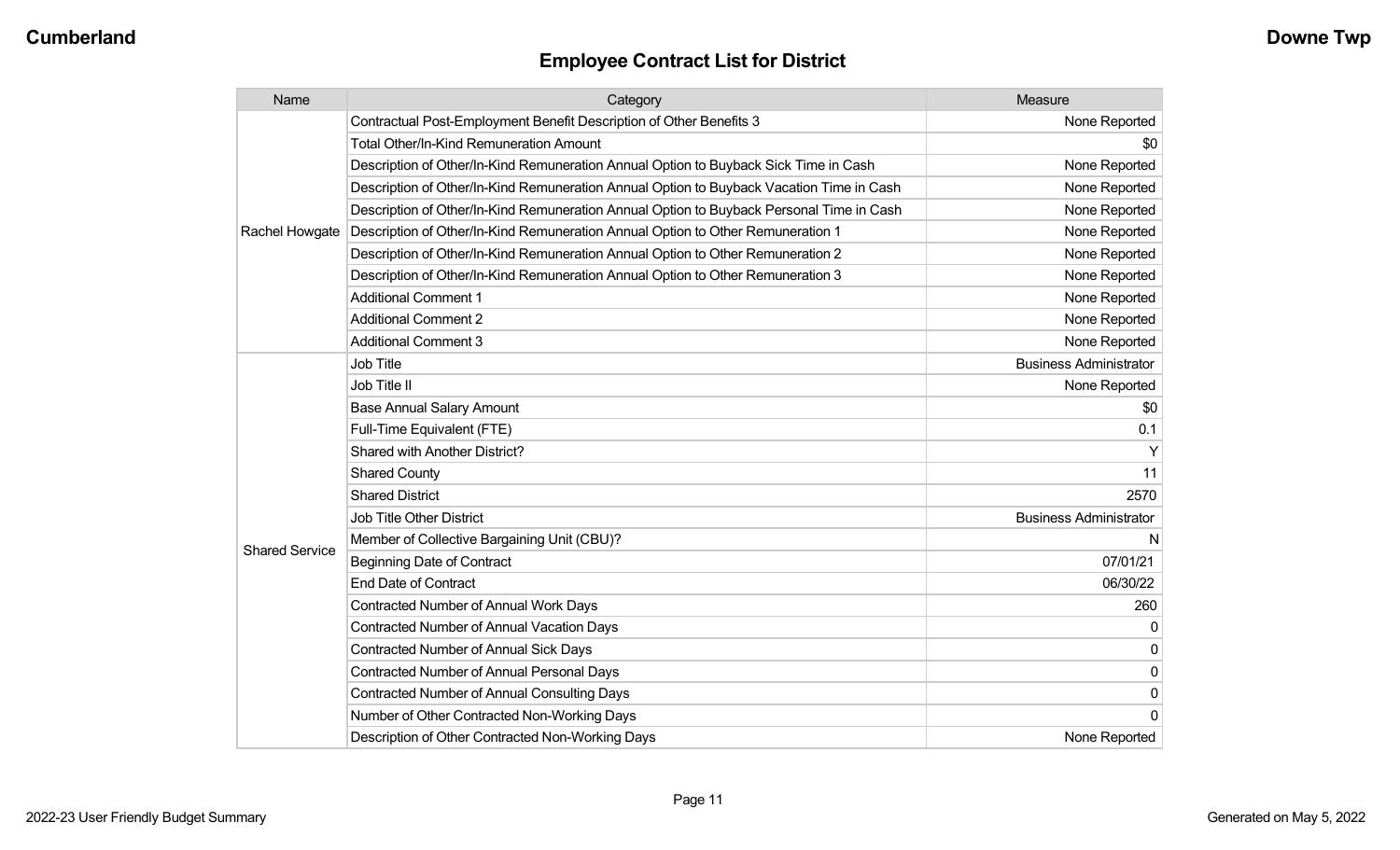| Name                  | Category                                                                                  | Measure                                  |
|-----------------------|-------------------------------------------------------------------------------------------|------------------------------------------|
|                       | Total Allowances Amount                                                                   | \$0                                      |
|                       | <b>Total Bonuses Amount</b>                                                               | \$0                                      |
|                       | <b>Total Stipends Amount</b>                                                              | \$0                                      |
|                       | District Contributions Above Teacher Contract for Insurance (Health, Dental, Life, Other) | \$0                                      |
|                       | District Contributions Above Teacher Contract for Retirement Plans                        | \$0                                      |
|                       | <b>Total Contractual Post-Employment Benefit Amount</b>                                   | \$0                                      |
|                       | Contractual Post-Employment Benefit Description of Payout of Sick days                    | N/A Business Service Agreement           |
|                       | Contractual Post-Employment Benefit Description of Payout of Vacation days                | N/A Business Service Agreement           |
|                       | Contractual Post-Employment Benefit Description of Payout of Personal days                | N/A Business Service Agreement           |
|                       | Contractual Post-Employment Benefit Description of Other Benefits 1                       | None Reported                            |
| <b>Shared Service</b> | Contractual Post-Employment Benefit Description of Other Benefits 2                       | None Reported                            |
|                       | Contractual Post-Employment Benefit Description of Other Benefits 3                       | None Reported                            |
|                       | Total Other/In-Kind Remuneration Amount                                                   | \$0                                      |
|                       | Description of Other/In-Kind Remuneration Annual Option to Buyback Sick Time in Cash      | None Reported                            |
|                       | Description of Other/In-Kind Remuneration Annual Option to Buyback Vacation Time in Cash  | None Reported                            |
|                       | Description of Other/In-Kind Remuneration Annual Option to Buyback Personal Time in Cash  | None Reported                            |
|                       | Description of Other/In-Kind Remuneration Annual Option to Other Remuneration 1           | None Reported                            |
|                       | Description of Other/In-Kind Remuneration Annual Option to Other Remuneration 2           | None Reported                            |
|                       | Description of Other/In-Kind Remuneration Annual Option to Other Remuneration 3           | None Reported                            |
|                       | <b>Additional Comment 1</b>                                                               | <b>Shared Business Service Agreement</b> |
|                       | <b>Additional Comment 2</b>                                                               | None Reported                            |
|                       | <b>Additional Comment 3</b>                                                               | None Reported                            |
|                       | Job Title                                                                                 | Superintendent                           |
|                       | Job Title II                                                                              | None Reported                            |
|                       | <b>Base Annual Salary Amount</b>                                                          | \$112,532                                |
| <b>Sherri Miller</b>  | Full-Time Equivalent (FTE)                                                                | 1.0                                      |
|                       | Shared with Another District?                                                             | N                                        |
|                       | <b>Shared County</b>                                                                      | None Reported                            |
|                       | <b>Shared District</b>                                                                    | None Reported                            |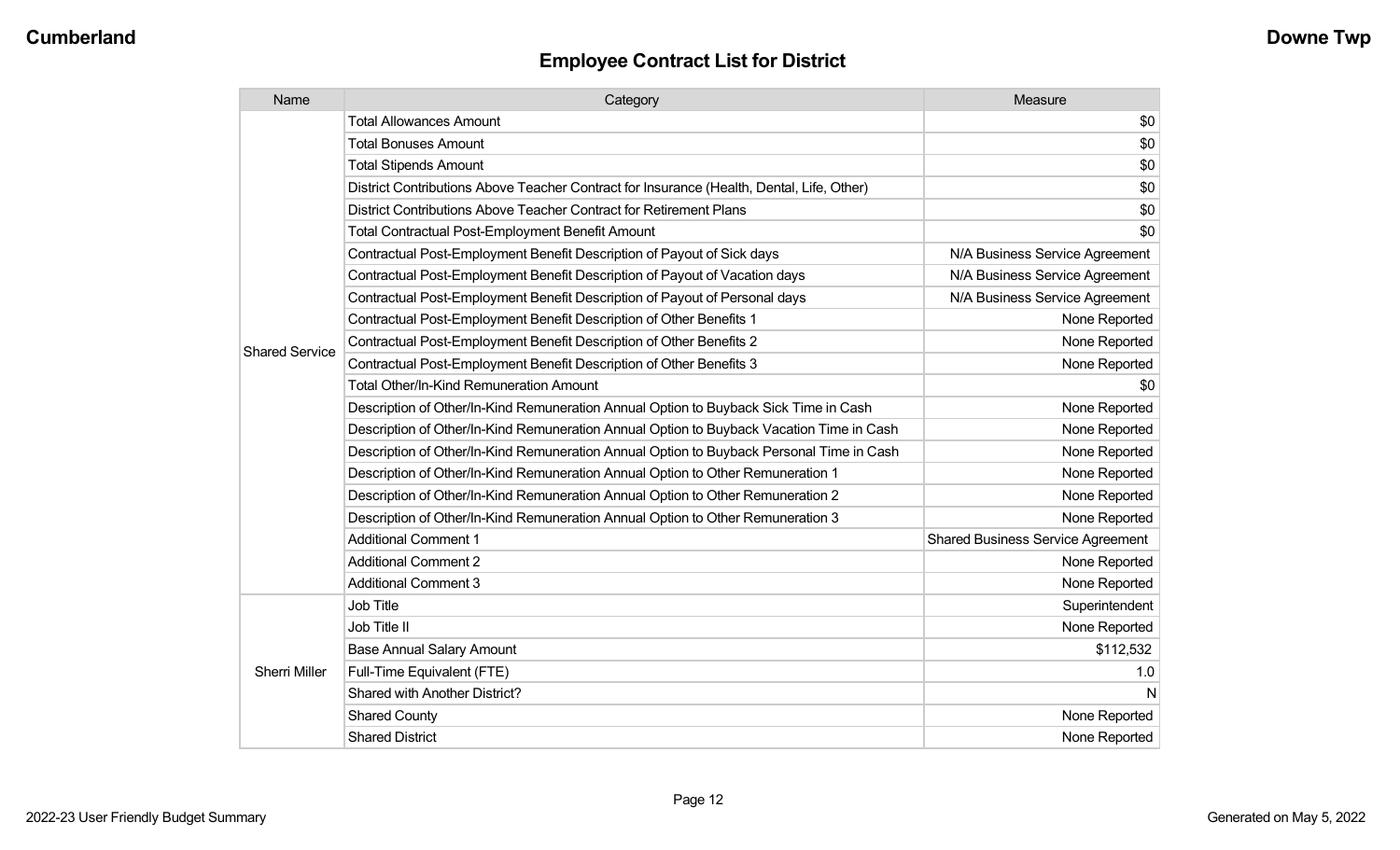| Name                 | Category                                                                                  | Measure                            |
|----------------------|-------------------------------------------------------------------------------------------|------------------------------------|
| <b>Sherri Miller</b> | <b>Job Title Other District</b>                                                           | None Reported                      |
|                      | Member of Collective Bargaining Unit (CBU)?                                               | N.                                 |
|                      | <b>Beginning Date of Contract</b>                                                         | 07/01/21                           |
|                      | <b>End Date of Contract</b>                                                               | 06/30/22                           |
|                      | <b>Contracted Number of Annual Work Days</b>                                              | 260                                |
|                      | Contracted Number of Annual Vacation Days                                                 | 25                                 |
|                      | Contracted Number of Annual Sick Days                                                     | 12                                 |
|                      | <b>Contracted Number of Annual Personal Days</b>                                          | 5                                  |
|                      | Contracted Number of Annual Consulting Days                                               | $\mathbf 0$                        |
|                      | Number of Other Contracted Non-Working Days                                               | $\mathbf 0$                        |
|                      | Description of Other Contracted Non-Working Days                                          | None Reported                      |
|                      | <b>Total Allowances Amount</b>                                                            | \$6,500                            |
|                      | <b>Total Bonuses Amount</b>                                                               | \$0                                |
|                      | <b>Total Stipends Amount</b>                                                              | \$0                                |
|                      | District Contributions Above Teacher Contract for Insurance (Health, Dental, Life, Other) | \$2,000                            |
|                      | District Contributions Above Teacher Contract for Retirement Plans                        | \$0                                |
|                      | <b>Total Contractual Post-Employment Benefit Amount</b>                                   | \$18,320                           |
|                      | Contractual Post-Employment Benefit Description of Payout of Sick days                    | Max per contract                   |
|                      | Contractual Post-Employment Benefit Description of Payout of Vacation days                | Per diem rate max 25 days          |
|                      | Contractual Post-Employment Benefit Description of Payout of Personal days                | Converts to sick days per contract |
|                      | Contractual Post-Employment Benefit Description of Other Benefits 1                       | None Reported                      |
|                      | Contractual Post-Employment Benefit Description of Other Benefits 2                       | None Reported                      |
|                      | Contractual Post-Employment Benefit Description of Other Benefits 3                       | None Reported                      |
|                      | Total Other/In-Kind Remuneration Amount                                                   | \$0                                |
|                      | Description of Other/In-Kind Remuneration Annual Option to Buyback Sick Time in Cash      | None Reported                      |
|                      | Description of Other/In-Kind Remuneration Annual Option to Buyback Vacation Time in Cash  | None Reported                      |
|                      | Description of Other/In-Kind Remuneration Annual Option to Buyback Personal Time in Cash  | None Reported                      |
|                      | Description of Other/In-Kind Remuneration Annual Option to Other Remuneration 1           | None Reported                      |
|                      | Description of Other/In-Kind Remuneration Annual Option to Other Remuneration 2           | None Reported                      |